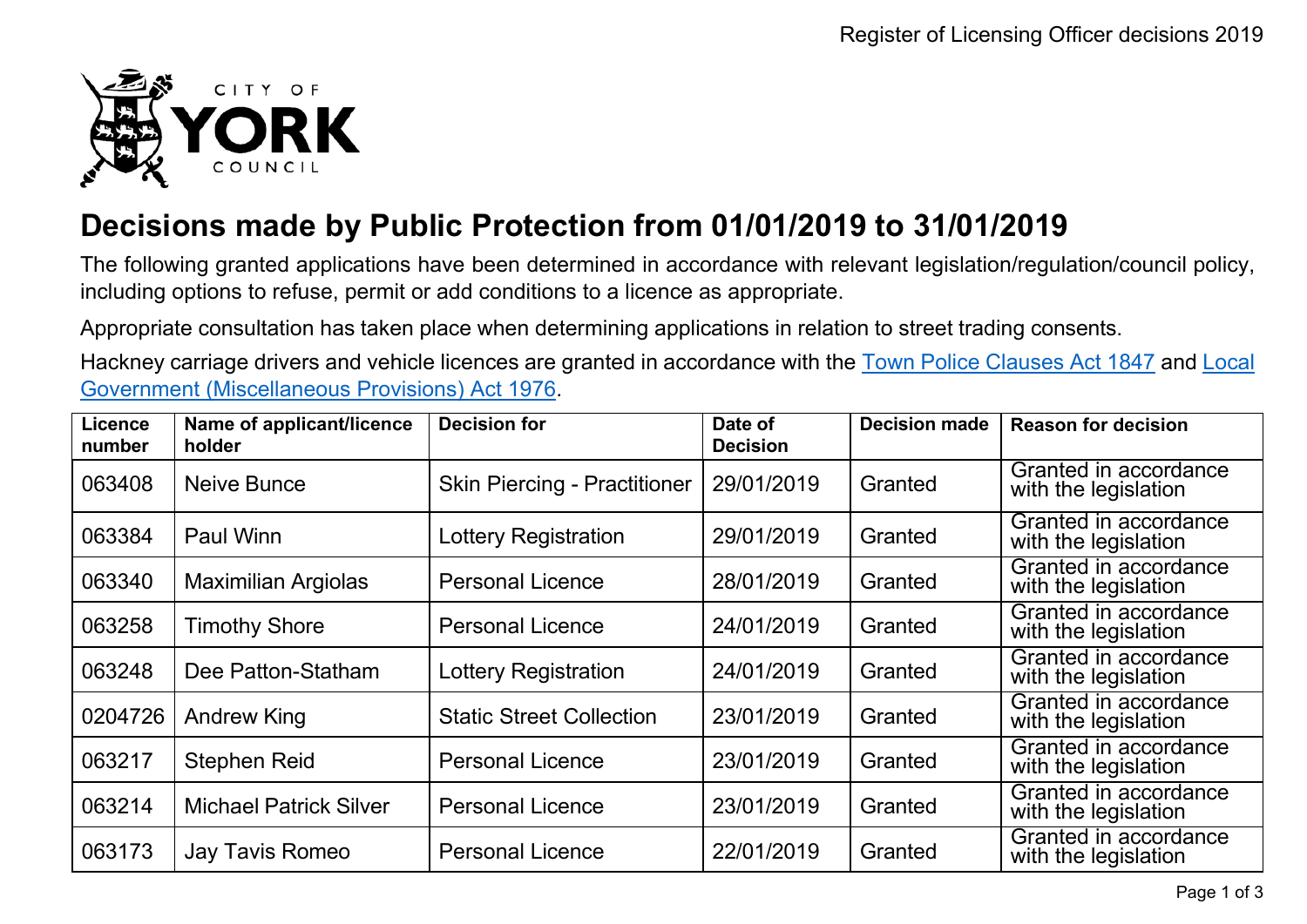Register of Licensing Officer decisions 2019

| Licence<br>number | Name of applicant/licence<br>holder | <b>Decision for</b>             | Date of<br><b>Decision</b> | <b>Decision made</b> | <b>Reason for decision</b>                    |
|-------------------|-------------------------------------|---------------------------------|----------------------------|----------------------|-----------------------------------------------|
| 063166            | Hong Minh Nguyen                    | <b>Personal Licence</b>         | 21/01/2019                 | Granted              | Granted in accordance<br>with the legislation |
| 063165            | Dean Smith                          | <b>Personal Licence</b>         | 21/01/2019                 | Granted              | Granted in accordance<br>with the legislation |
| 063164            | <b>Eleanor Alice Booth</b>          | <b>Personal Licence</b>         | 21/01/2019                 | Granted              | Granted in accordance<br>with the legislation |
| 062971            | George Clark                        | Lottery Registration            | 18/01/2019                 | Granted              | Granted in accordance<br>with the legislation |
| 204619            | <b>Janette Webster</b>              | <b>Static Street Collection</b> | 18/01/2019                 | Granted              | Granted in accordance<br>with the legislation |
| 063170            | Cheng-Hao Zhou                      | <b>Practitioner Licence</b>     | 17/01/2019                 | Granted              | Granted in accordance<br>with the legislation |
| 204599            | Sarah Atkinson                      | <b>Static Street Collection</b> | 17/01/2019                 | Granted              | Granted in accordance<br>with the legislation |
| 204600            | <b>Andrew King</b>                  | <b>Static Street Collection</b> | 17/01/2019                 | Granted              | Granted in accordance<br>with the legislation |
| 204573            | Josephine Bell                      | <b>Static Street Collection</b> | 16/01/2019                 | Granted              | Granted in accordance<br>with the legislation |
| 204568            | Keeley Kemp                         | <b>Static Street Collection</b> | 16/01/2019                 | Granted              | Granted in accordance<br>with the legislation |
| 204567            | Keeley Kemp                         | <b>Static Street Collection</b> | 16/01/2019                 | Granted              | Granted in accordance<br>with the legislation |
| 204564            | <b>Keeley Kemp</b>                  | <b>Static Street Collection</b> | 16/01/2019                 | Granted              | Granted in accordance<br>with the legislation |
| 063122            | Gail S Farrington                   | <b>Personal Licence</b>         | 16/01/2019                 | Granted              | Granted in accordance<br>with the legislation |
| 204467            | <b>Harriet Small</b>                | <b>Static Street Collection</b> | 11/01/2019                 | Granted              | Granted in accordance<br>with the legislation |
| 063096            | <b>Martin Younger</b>               | <b>Personal Licence</b>         | 10/01/2019                 | Granted              | Granted in accordance<br>with the legislation |
| 204440            | <b>Andrew Durkinson</b>             | <b>Static Street Collection</b> | 10/01/2019                 | Granted              | Granted in accordance<br>with the legislation |